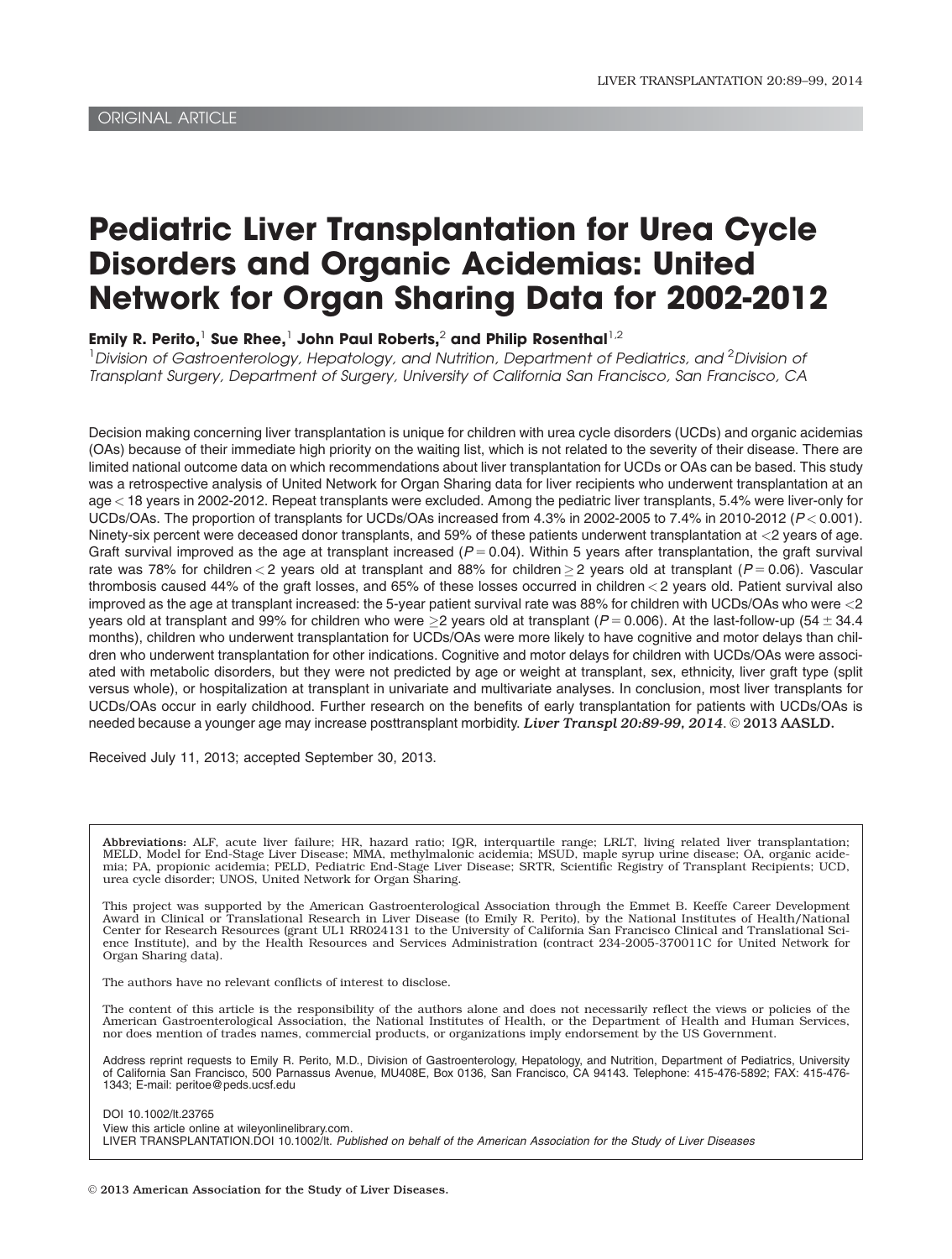| Classification of UCDs and OAs<br>TABLE 1. |                                                    |                                                                                                                             |  |  |
|--------------------------------------------|----------------------------------------------------|-----------------------------------------------------------------------------------------------------------------------------|--|--|
|                                            | UCDs $(n = 186)$                                   | $OAs (n = 137)$                                                                                                             |  |  |
| Mechanism                                  | Defect in 1 of 6 urea cycle enzymes                | Defect in an enzyme that metabolizes<br>branched-chain amino acids or lysine or in<br>another step of amino acid metabolism |  |  |
| <b>Types</b>                               |                                                    | $\bullet$ MSUD                                                                                                              |  |  |
|                                            | • Carbamyl phosphate synthetase deficiency         | $\bullet$ PA                                                                                                                |  |  |
|                                            | • $N$ -Acetylglutamate synthetase deficiency       | $\bullet$ MMA                                                                                                               |  |  |
|                                            | • Ornithine transcarbamylase deficiency (X-linked) | • Homocysteinuria/methylmalonic aciduria<br>$\bullet$ Isovaleric acidemia                                                   |  |  |
|                                            | • Argininosuccinic acid synthetase                 | • Biotin-unresponsive 3-methylcrotonyl coenzyme                                                                             |  |  |
|                                            | deficiency (citrullinemia)                         | A carboxylase deficiency                                                                                                    |  |  |
|                                            | • Argininosuccinate lyase deficiency               | • 3-hydroxy-3-methylglutaryl coenzyme<br>A lyase deficiency                                                                 |  |  |
|                                            | $\bullet$ Arginase deficiency                      | • Ketothiolase deficiency<br>• Glutaric acidemia type I                                                                     |  |  |
|                                            |                                                    |                                                                                                                             |  |  |

#### See Editorial on Page 1

Urea cycle disorders (UCDs) and organic acidemias (OAs) are inborn errors of protein metabolism, and their prevalences have been estimated to be 1:30,000 and  $1:48,000$  to  $1:100,000$ , respectively.<sup>1-3</sup> Within these 2 categories are several disorders, each involving a single enzyme defect leading to the accumulation of toxic metabolites (primarily ammonia for UCDs and various amino acids for OAs; Table 1). Severe cases present in infancy with life-threatening metabolic decompensation, which is usually characterized by lethargy that progresses to coma, seizures, and multiorgan system failure. These disorders can be managed with dietary protein restriction and disorder-specific amino acid supplements. However, metabolic decompensation can recur episodically and be triggered by endogenous protein loads or exogenous protein catabolism during times of stress or illness. These episodes can be fatal or cause permanent neurological damage.

Liver transplantation was identified as an alternative option for treating UCDs and OAs in the late 1980s.<sup>4</sup> The transplanted liver provides sufficient enzymatic activity to correct the deficiency and removes the risk of metabolic decompensation and the need for dietary protein restriction.<sup>5</sup>

Because of their risk for sudden life-threatening decompensation, children with UCDs/OAs automatically receive a Model for End-Stage Liver Disease (MELD)/ Pediatric End-Stage Liver Disease (PELD) score of 30 at listing for liver transplantation. They can be advanced to status 1B after 30 days. Neither requires a review by the regional review board. This priority status was established in 2005 after the initiation of the MELD/PELD scoring system in 2002.<sup>6</sup> It is based solely on the diagnosis rather than current life-threatening complications or the severity of illness, which applies to most other highpriority categories in the MELD/PELD system. This introduces unique factors into decision making about listing for transplantation and organ acceptance.<sup>7</sup>

There are limited national outcome data on which recommendations about liver transplantation for UCDs/OAs can be based. Because these disorders are rare, they are often grouped together with other metabolic diseases in outcome analyses.<sup>8</sup> There is a limited evidence base for guidelines about when these children should undergo transplantation to optimize longterm outcomes.<sup>9</sup>

The goals of this analysis were to describe US patterns of liver transplantation for children with UCDs/ OAs, to evaluate regional and temporal variations, and to provide outcome data about posttransplant morbidity. Although there are important biochemical and clinical distinctions between UCDs and OAs, we considered both in this analysis because children with these disorders receive the same priority under current United Network for Organ Sharing (UNOS) policy. The analysis differentiates them as much as possible, but this differentiation was limited by the sample size and the diagnostic coding of the UNOS data. Because UNOS data from the Scientific Registry of Transplant Recipients (SRTR) are retrospective, data are variably missing, and there is limited information about cognitive and motor development, these data cannot definitively answer when children with UCDs or OAs should undergo liver transplantation. However, they do describe pediatric liver transplantation for UCDs/OAs in the United States and raise interesting questions for future research.

#### PATIENTS AND METHODS

This research was registered with the committee on human research at the University of California San Francisco, but it was institutional review board– exempt because no patient identifiers were accessed by the investigators.

In the UNOS/SRTR database, children with UCDs/ OAs were identified by diagnostic codes, and this was then confirmed by automated text searching of the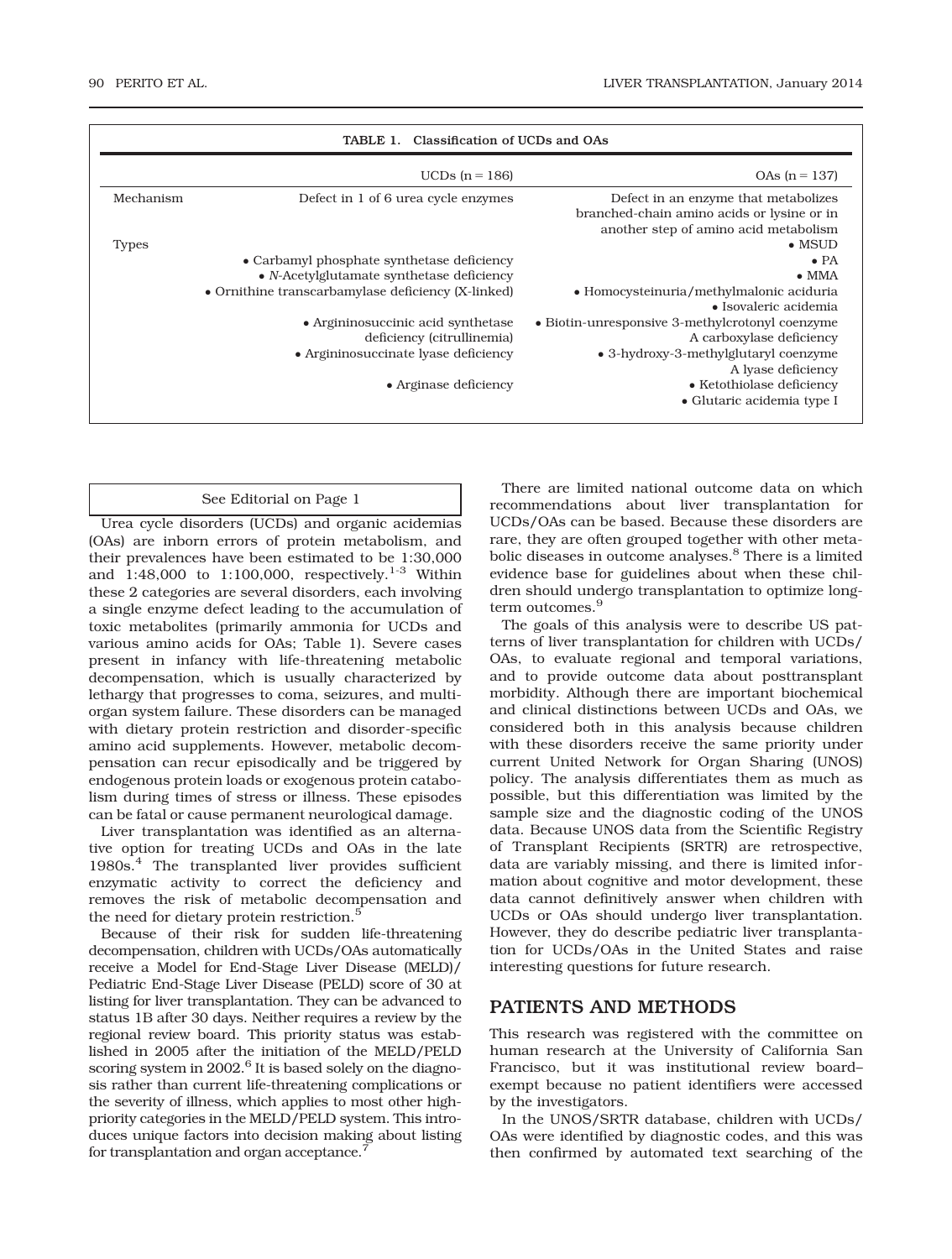primary and secondary diagnosis text fields to capture all variants of these diseases. We were able to identify all children with maple syrup urine disease (MSUD) because there is a specific associated diagnostic code, and we were able to differentiate children with UCDs from children with OAs via text searching. However, because most of these children were coded as metabolic disease–other and variable levels of detail were provided about the specific diagnoses, we were not able to accurately classify the children further within these categories. Children with other indications for transplantation were categorized on the basis of the coded diagnoses. Children with acute liver failure (ALF) and children with tumors were combined because of their high wait-list priority (status 1A and status 1B, respectively).

Our retrospective cohort included all recipients of first liver transplants between 2002 and 2012 who were <18 years old at the time of transplantation and underwent transplantation after the MELD/PELD score was instituted. Children undergoing repeat transplantation were excluded.

Chi-square testing was used to compare categorical variables, and Kruskal-Wallis testing was used for comparisons of continuous variables. Spearman's rank correlation coefficient was used to examine relationships between percentages of regional transplants for UCDs/OAs, waiting-list mortality, and wait times. Nonparametric testing was chosen because of the skewed nature of several variables of interest (eg, age and weight at transplant), the small sample sizes for the children with UCDs/OAs, and the small number of regions. Kaplan-Meier analysis and Cox proportional hazards modeling were used to identify factors associated with graft and patient survival. No significant interactions were detected in a multivariate survival analysis. Logistic regression was used to evaluate risk factors for cognitive and motor delays during follow-up. Variables with  $P < 0.15$  in the univariate analysis were retained for the multivariate analysis. Into the multivariate model of posttransplant patient survival, a UCD diagnosis versus an OA diagnosis was also forced.  $P < 0.05$  was considered statistically significant. Stata 12 (StataCorp, College Station, TX) was used for all analyses.

The UNOS database includes information about the functional status at listing, transplant, and follow-up for children 1 year and older. Data about cognitive and motor delays are collected in UNOS follow-up data requests but not in listing/transplant questionnaires. For both cognitive and motor delays, the follow-up questionnaires ask whether there is definite, probable, questionable, or no delay/impairment. Information about functional status, cognitive delays, and motor delays was included in the analysis as available.

## RESULTS

There were 5672 pediatric liver transplants in the United States between 2002 and 2012, and 323 of these transplants were for UCDs/OAs. This number includes 17 children who underwent liver-kidney transplantation for OAs. During the study period, 8 children with UCDs/OAs 2.4% (8/(323 transplanted 1 8 waiting-list deaths) died on the liver transplant waiting list. Six of the 8 waiting-list deaths were for children who were  $\langle 2 \rangle$  years old at listing; the causes of death were multiorgan system failure  $(n = 4)$  and unknown  $(n = 4)$ . Four children who died on the waiting list had carbamyl phosphate synthetase deficiency, 2 had ornithine transcarbamylase deficiency, and 2 had MSUD. The median waiting-list time before death for these patients was 36 days [interquartile range  $[IQR] = 13-63$  days].

The proportion of pediatric liver transplants performed for UCDs/OAs increased from 4.3% in 2002- 2005 to 7.4% in 2010-2012 ( $P < 0.001$ ). UNOS regions 2 (Delaware; Washington, DC; Maryland; New Jersey; Pennsylvania; Northern Virginia; and West Virginia) and 5 (Arizona, California, Nevada, New Mexico, and Utah) accounted for 45% of transplants for UCDs and OAs (87 and 59, respectively) but for only 33% of pediatric liver transplants overall. The number of UCD/OA transplants in other regions during the study period ranged from 9 to 32.

Overall, 79% of the children with UCDs/OAs underwent liver transplantation in their presumed home region (ie, the recipient's state of residency at listing was in the region in which the transplant was performed). Out-of-region liver transplants were most common in region 2 and accounted for 41% of all transplants for UCDs/OAs. In region 5, 17% of liveronly transplants for UCDs/OAs were for out-of-region residents, and this proportion was similar to the proportions in other regions. For the 17 liver-kidney transplant recipients, 9 transplants were performed in region 5; 78% were in-region transplants. Thus, the large number of transplants for UCDs/OAs in regions 2 and 5 may represent a combination of UCD/OA disease distribution and patient travel to specific centers.

Only 4% of children with UCDs/OAs underwent living donor liver transplantation, whereas 16% with biliary atresia, 8.5% with other metabolic/cholestatic liver diseases, and 12% with ALF or a tumor did  $(P<0.001)$ . The proportion of living donor liver transplant recipients with UCDs/OAs decreased slightly during the study period from 7% (6/84) in 2002-2005 to 2.8% (3/107) in 2010-2012, but the numbers were small ( $P = 0.43$ ). The 13 living donor liver transplant recipients did not differ by age at transplant, sex, ethnicity, diagnosis, or days on the waiting list from deceased donor liver transplant recipients with UCDs/OAs. Six of the 13 underwent transplantation in region 2.

Children who underwent deceased donor liver transplantation for UCDs/OAs were more likely to be male and Caucasian than children who underwent transplantation for other indications, and the majority were <2 years of age at transplant (Table 2). Among the children undergoing transplantation for UCDs, 34%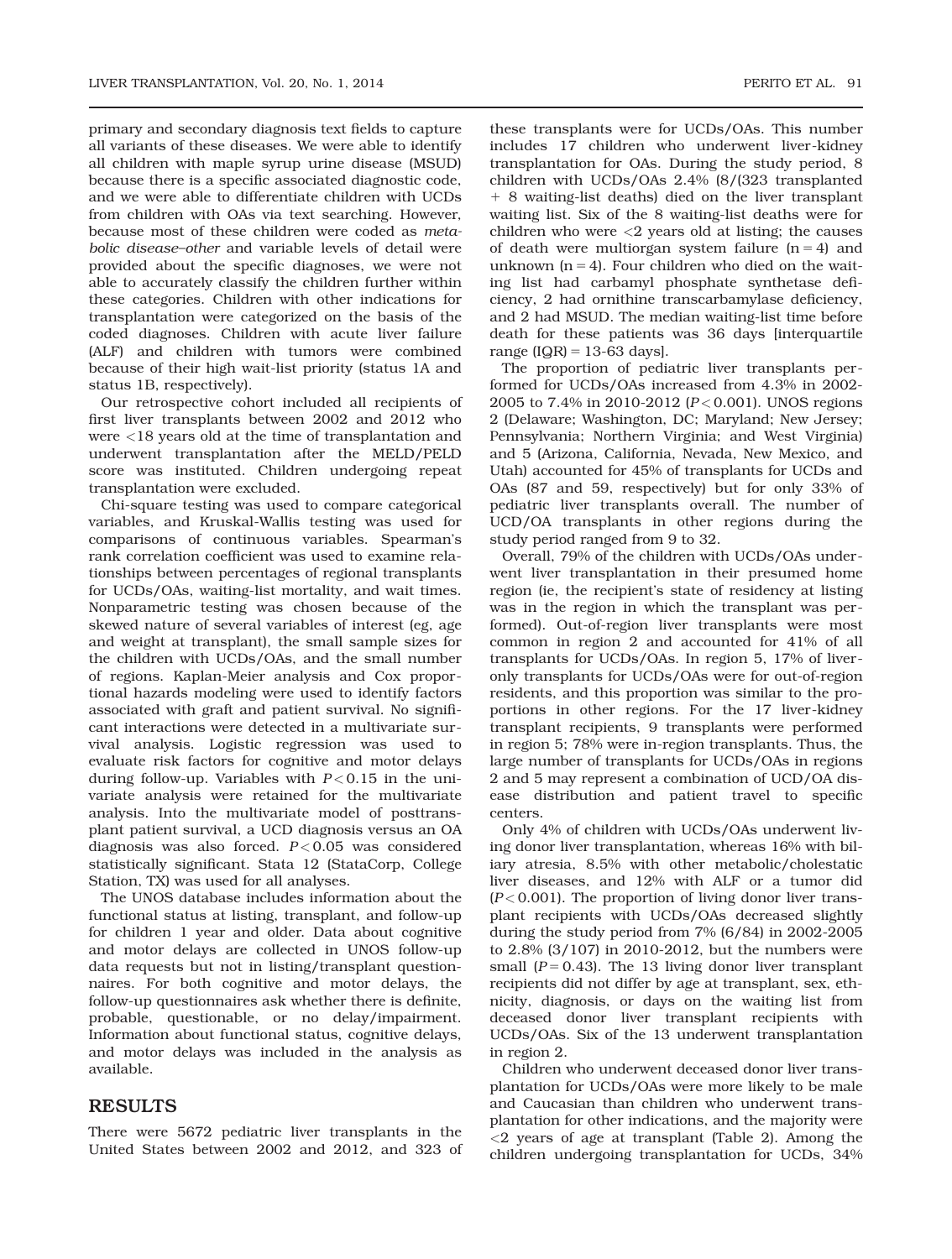| TABLE 2. Demographics of Pediatric Deceased Donor Liver Transplant Recipients by Diagnosis: UNOS Data for 2002-<br>2012 |                    |                        |                           |                  |                        |  |
|-------------------------------------------------------------------------------------------------------------------------|--------------------|------------------------|---------------------------|------------------|------------------------|--|
|                                                                                                                         | Other Cholestatic/ |                        |                           |                  |                        |  |
|                                                                                                                         | UCD/OA             | <b>Biliary Atresia</b> | <b>Metabolic Diseases</b> | ALF/Tumor        |                        |  |
|                                                                                                                         | $(n = 293)$        | $(n = 1571)$           | $(n = 1983)^*$            | $(n = 1036)$     | $P$ Value <sup>†</sup> |  |
| Male sex $[n (%)]$                                                                                                      | 181 (62)           | 625 (40)               | 1004(51)                  | 581 (56)         | < 0.001                |  |
| Ethnicity [n (%)]                                                                                                       |                    |                        |                           |                  |                        |  |
| White                                                                                                                   | 191 (65)           | 728 (46)               | 1116 (57)                 | 496 (48)         | < 0.001                |  |
| <b>Black</b>                                                                                                            | 24 (8)             | 335 (21)               | 342 (17)                  | 172 (17)         |                        |  |
| Hispanic                                                                                                                | 49 (17)            | 329 (21)               | 399 (20)                  | 290 (28)         |                        |  |
| Asian                                                                                                                   | 25(9)              | 113(7)                 | 66 (3)                    | 48 (4)           |                        |  |
| Other <sup>‡</sup>                                                                                                      | 4(1)               | 66 (4)                 | 60 (3)                    | 30(3)            |                        |  |
| Age at transplant $[n (%)]$                                                                                             |                    |                        |                           |                  |                        |  |
| $<$ 1 year                                                                                                              | 97 (33)            | 759 (48)               | 391 (20)                  | 128 (12)         | < 0.001                |  |
| $1-2$ years                                                                                                             | 77 (26)            | 492 (31)               | 492 (25)                  | 265 (26)         |                        |  |
| 3-6 years                                                                                                               | 52(18)             | 113(7)                 | 244 (12)                  | 217(21)          |                        |  |
| $7-11$ years                                                                                                            | 41 (14)            | 118 (8)                | 293 (15)                  | 159 (15)         |                        |  |
| $12-18$ years                                                                                                           | 26 (9)             | 89 (6)                 | 563 (28)                  | 267 (26)         |                        |  |
| Status at transplant [n (%)]                                                                                            |                    |                        |                           |                  |                        |  |
| MELD/PELD score                                                                                                         | 151 (52)           | 1394 (89)              | 1590 (80)                 | 263 (25)         | < 0.001                |  |
| Status 1B                                                                                                               | 142 (48)           | 65 (4)                 | 133 (7)                   | 151 (15)         |                        |  |
| Status 1A                                                                                                               | $\Omega$           | 112(7)                 | 260 (13)                  | 622 (60)         |                        |  |
| MELD/PELD laboratory                                                                                                    | $-3$ ( $-7$ to 3)  | $16(8-23)$             | $20(1-31)$                | $15(7-24)$       | < 0.001                |  |
| score at transplant                                                                                                     |                    |                        |                           |                  |                        |  |
| Transplant type [n (%)]                                                                                                 |                    |                        |                           |                  |                        |  |
| Whole liver                                                                                                             | 250 (85)           | 1208 (77)              | 1787 (90)                 | 829 (80)         | < 0.001                |  |
| Split liver                                                                                                             | 43(15)             | 363 (23)               | 196 (10)                  | 207 (20)         |                        |  |
| Posttransplant<br>follow-up (months) $\frac{8}{3}$                                                                      | 36.3 (12.1-72.6)   | 43.1 (12.2-83.6)       | 43.3 (12.3-79.1)          | 34.1 (10.9-70.3) | < 0.001                |  |

\*Other metabolic conditions include alpha-1-antitrypsin deficiency, Crigler-Najjar syndrome, cystic fibrosis, inborn errors in bile acid metabolism, neonatal hemochromatosis, primary hyperoxaluria, tyrosinemia, Wilson's disease (nonfulminant failure), mitochondrial diseases, familial hypercholesterolemia, cholesterol ester storage defects, Niemann-Pick disease, and glycogen storage disease. Other cholestatic conditions include Alagille syndrome, progressive intrahepatic cholestatic syndromes (including Byler's disease), total parenteral nutrition cholestasis, sclerosing cholangitis, and idiopathic cholestasis. † The P values were determined by chi-square testing for categorical variables and by Kruskal-Wallis testing for continuous variables.

‡ Other ethnicity includes Native American, Alaskan, Pacific Islander, Hawaiian, multiracial, and unknown.  ${}^{8}$ The data are presented as medians and IQRs.

were female. During the study period, there were no significant temporal trends in the proportions of transplants for UCDs/OAs at an  $age < 2$  years  $(P = 0.38)$  or in the median age at transplant (1 year, IQR = 0-6 years,  $P = 0.35$ ). The proportion of UCD/OA children who underwent transplantation before the age of 1 year did vary substantially by region (from 14% in region 3 to 56.5% in region 4). In region 2, 18% of children with UCDs/OAs underwent transplantation before the age of 1 year, whereas 46% did in region 5  $[P = 0.03$  (all regions included)].

For deceased donor liver transplant recipients with UCDs/OAs, the median weight at transplant was 12.6 kg  $[IQR = 8.6-21.1$  kg (weight data were available for 273 recipients)], and there were no significant changes over time  $(P = 0.14)$ . Only 3% of the recipients with UCDs/OAs underwent transplantation with a weight <5 kg, 33% underwent transplantation with a weight of  $\geq 5$  – <10 kg, and 38% underwent trans-

plantation with a weight of  $\geq$ 10 – <20 kg. There was some variation in the median weight at transplant between regions: it ranged from 8.5 kg  $[IQR = 7.1-$ 18.6 kg) in region 6 to 17.4 kg ( $IQR = 10.4-24.0$  kg) in region 3 ( $P = 0.03$ ). The median weight in region 2 was 14.8 kg  $[IQR = 9.5-26.1$  kg), and in region 5, it was 10.5 kg ( $IQR = 8.4-15.4$  kg).

One hundred sixteen children received deceased donor transplants for OAs, and 59% of these transplants were for MSUD. Children with MSUD were older than other UCD/OA children at transplant, with 28% being <2 years old at transplant and 46% being 7 to 17 years old at transplant. They consequently had a higher median weight at transplant (22.4 kg,  $IQR = 14.4-43.3$  kg) than children with UCDs (7.5 kg,  $IQR = 7.5-16.8$  kg) and other OAs (13.6 kg,  $IQR = 10.3-$ 20.7 kg,  $P < 0.001$ ). There was no significant difference in sex distributions between children with MSUD and children with UCDs or other OAs  $(P= 0.20)$ . Children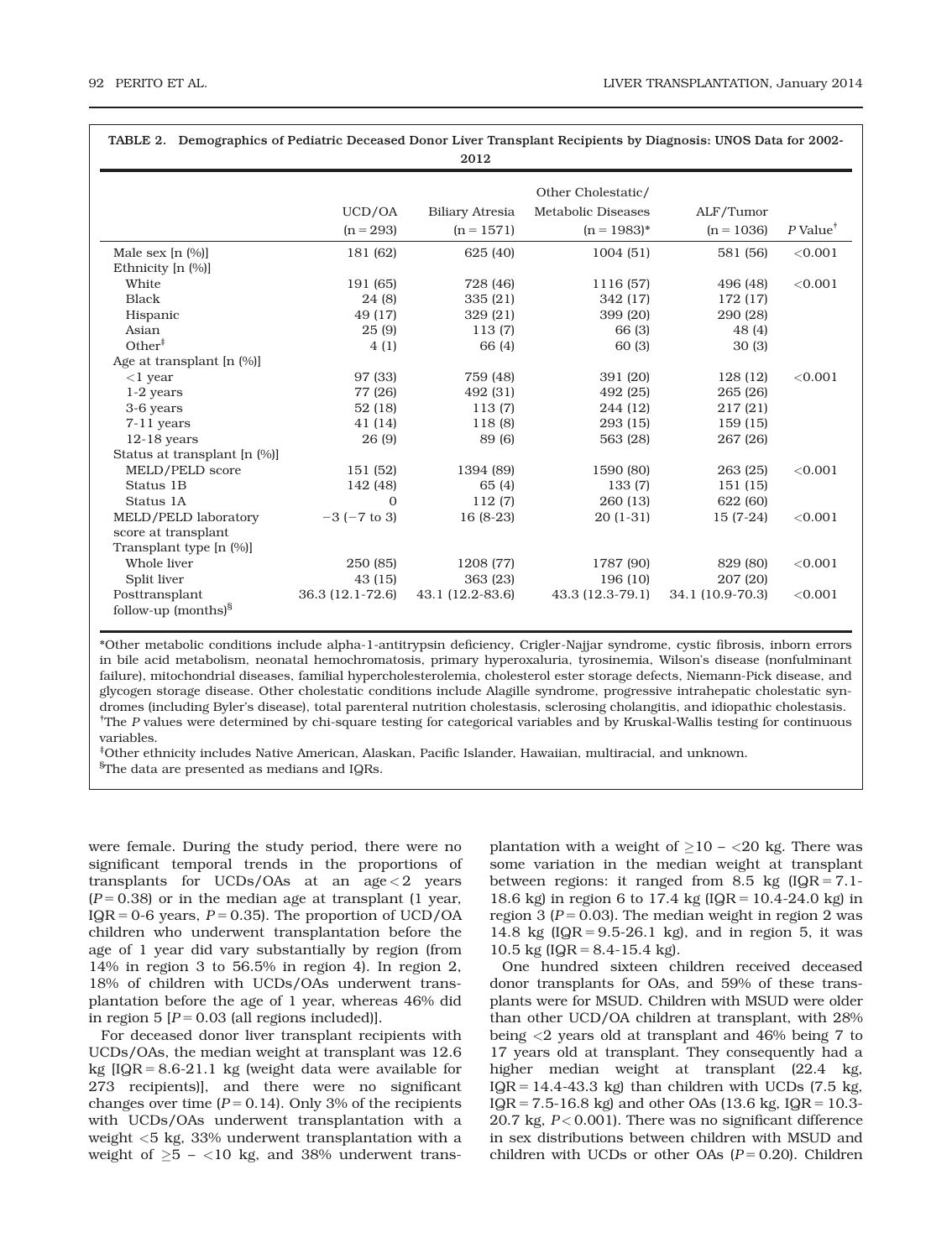with MSUD were more likely to be Caucasian (69% versus 67% for children with UCDs and 54% for children with other OAs) and were less likely to be Hispanic or Asian ( $P = 0.02$ ). Sixty-three percent of all transplants for MSUD were performed in region 2.

Notably, all children receiving liver-kidney transplants had methylmalonic acidemia (MMA;  $n = 17$ ) and underwent transplantation when they were older than 3 years, with 53% being 12 to 17 years old at transplant. Eighty-eight percent received whole liver transplants. The median posttransplant follow-up time was 2.9 years  $(IQR = 0.9-5.2 \text{ years}).$ 

UNOS policy changed in 2005 to allow children with UCDs/OAs to be listed as status 1B after 30 days on the waiting list. Subsequently, the proportion of children with UCDs/OAs who underwent transplantation with status 1B increased over time from 35% in 2006-2009 to 63% in 2010-2012 (P < 0.001). There was no change in the median number of days on the waiting list for children with UCDs/OAs over this time period: 69 days  $[IQR = 26-180$  days) in 2002-2005, 68 days  $(IQR = 32-212$  days) in 2006-2009, and 60 days (IQR = 36-131 days) in 2010-2012  $(P = 0.91)$ . Notably, region 2 had significantly longer wait-list times for children undergoing transplantation by the MELD/PELD score  $(285 \text{ days}, 1QR = 161 -$ 453 days,  $n = 36$ ) in comparison with other regions (25 days,  $IQR = 13-122$  days,  $n = 75$ ), although the waiting times for children undergoing transplantation with status 1B were similar (87 days in region 2,  $IQR = 52-130$  days,  $n = 23$ ; 66 days in all other regions,  $IQR = 45-101$  days,  $n = 81$ ). Eighty percent of the 34 children in region 2 who waited for more than 30 days and underwent transplantation by the MELD/PELD score had MSUD. They all received whole liver transplants.

In the multivariate logistic regression of deceased donor liver transplant recipients with UCDs/OAs (with the exclusion of region 2), an  $age < 1$  year increased the odds of undergoing transplantation with status 1B (odds ratio  $= 4.3$ , 95% confidence interval =  $1.8-10.1$ ,  $P < 0.0001$ ) after we controlled for the year of transplantation, diagnosis, sex, ethnicity, weight at transplant, and median regional waiting time. Other variables were not significant. Including children from region 2 did not substantially change the odds ratio associated with an  $age < 1$  year.

The percentage of regional pediatric liver transplants performed for UCDs/OAs did not correlate with the regional death rate on the waiting list  $(r = 0.31, P = 0.36)$  or the regional ratio of deaths to transplants ( $r = 0.44$ ,  $P = 0.18$ ) for non-UCD/OA children. By region, the median days on the waiting list for non-UCD/OA children did increase as the percentage of pediatric transplants for UCDs/OAs increased  $(r = 0.76, P = 0.007)$ . Children with UCDs/OAs who received deceased donor transplants overall spent less time on the waiting list (median  $= 67$  days,  $IQR = 32-175$  days) than children with biliary atresia (83 days,  $IQR = 32-195$  days) or other metabolic/ cholestatic diseases (73 days,  $IQR = 22-196$  days,

 $P = 0.02$ ). Among children who underwent transplantation with status 1B, children with UCDs/OAs waited longer (median = 60 days,  $IQR = 39-107$  days) than children with ALF or a tumor (44 days,  $IQR = 29-106$  days) and children with other metabolic diseases (49 days,  $IQR = 17-102$  days), but they waited approximately the same time as children undergoing transplantation for biliary atresia (62 days,  $IQR = 24-136$  days,  $P = 0.001$ ).

Among children who received a deceased donor liver, children with UCDs/OAs were more likely to get a whole liver than children with biliary atresia or a tumor but were less likely to get one than children with other metabolic/cholestatic diseases (Table 2). The pattern was the same for those who were transplanted by assigned MELD/PELD score and with Status 1b. The status at transplant was not associated with receiving a whole liver in the univariate or multivariate analysis (data not shown).

#### Graft Survival for Deceased Donor Liver Transplant Recipients With UCDs/OAs

The median total patient follow-up time for deceased donor liver transplant recipients with UCDs/OAs was  $36.3$  months  $[IQR = 12.1-72.6$  months). For children with UCDs/OAs, the graft survival rates were 92% at 30 days, 89% at 1 year, and 83% at 5 years. These rates were similar to those for children with biliary atresia (91% at 30 days, 88% at 1 year, and 83% at 5 years) and were better than those for children with other metabolic/cholestatic conditions (95% at 30 days, 86% at 1 year, and 75% at 5 years;  $P < 0.001$ ).

Overall, graft survival for children with UCDs/OAs improved as their age at transplant increased  $(P = 0.04;$  Fig. 1). There was no difference in graft survival between children < 1 year old at transplant and children  $\geq$ 1 and  $\lt$ 2 years old at transplant (P = 0.93 for overall survival difference). Within 5 years of transplantation, the graft survival rate was 78% for children < 2 years old at transplant and 88% for those  $\geq$  2 years old (P = 0.06 for overall survival difference). Children with MSUD had lower rates of graft loss (6%) than children with UCDs (18%) or other OAs  $(15\%, P = 0.05)$ .

Forty-three deceased donor liver transplant recipients experienced graft loss, and the reported causes included vascular thrombosis  $(n = 19)$ , primary graft nonfunction (n = 7), infection (n = 2), biliary complications ( $n = 3$ ), and acute rejection ( $n = 2$ ). 46% (20 of 43) of the graft losses occurred within 2 weeks of transplantation. 42% (8 of 19) of the 19 children with vascular thromboses were less than 1 year old at transplant, and another 26% (5 of 19) were  $\geq$ 1 and  $<$ 2 years old. 79% (15 of 19) had received a whole liver. Vascular thrombosis accounted for 41% of the graft losses in children with UCDs and for 55% in children with OAs. Sixty percent of the 10 patients with no reported cause of graft loss lost their graft 1 to 6 months after transplantation.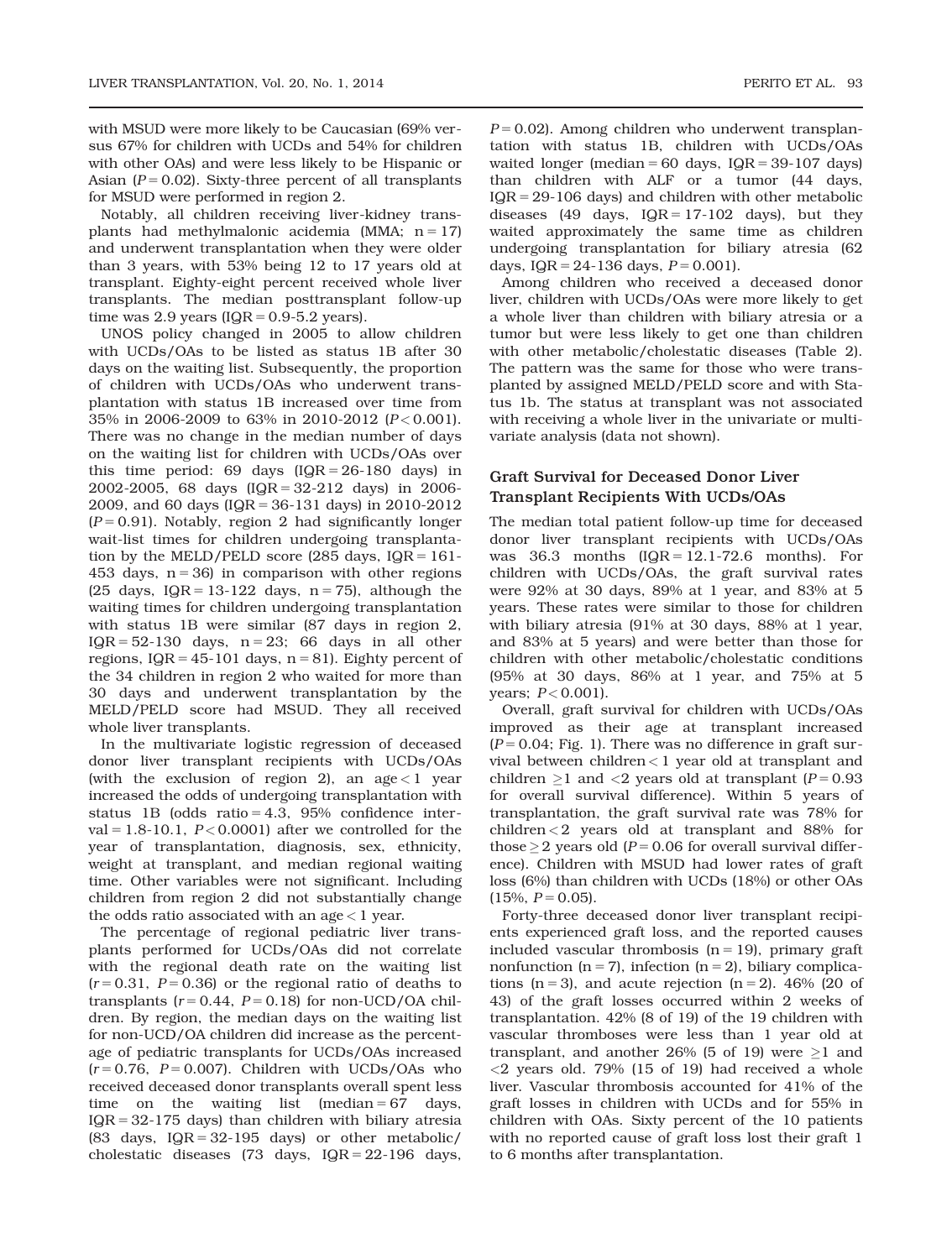

Figure 1. Graft survival for children who received liver transplants for UCDs or OAs by the recipient age at transplant  $(P = 0.04)$ according to a Cox proportional hazards regression analysis). Only recipients of deceased donor livers are included.

In the multivariate analysis of graft survival for children who underwent deceased donor liver transplantation for UCDs/OAs, females and Hispanics had a higher risk of graft loss. A younger age and a lower weight increased the risk of graft loss in the univariate analysis but not in the multivariate analysis. Although children with MSUD had better graft survival than both children with UCDs and children with OAs in the univariate analysis, there were no significant differences after we controlled for the age at transplant and other factors in the multivariate analysis (Table 3). The inclusion of children with UCDs/ OAs who underwent living donor liver transplantation did not change the significant predictors of graft survival.

Among the 17 liver-kidney recipients, all of whom had MMA, only 1 patient (6%) lost the liver graft during follow-up. The cause was hepatic artery thrombosis, and the patient underwent retransplantation 15 days after the initial liver-kidney transplant. Ten other children with MMA received liver-only transplants; 80% were  $\langle 2 \rangle$  years of age at transplant. In this group, 1 patient lost the graft 13 days after transplantation to vascular thrombosis and underwent retransplantation. There were no deaths during follow-up. None of the 27 children with MMA had undergone kidney transplantation before their liver or liver-kidney transplant.

#### Patient Survival for Deceased Donor Liver Transplant Recipients With UCDs/OAs

For deceased donor liver transplant recipients with UCDs/OAs, the patient survival rates were 99% at 30 days, 96% at 1 year, and 95% at 5 years. These rates were similar to those for biliary atresia recipients (97% at 30 days, 95% at 1 year, and 93% at 5 years) and better than those for children undergoing transplantation for other metabolic/cholestatic conditions (96% at 30 days, 89% at 1 year, and 81% at 5 years;  $P < 0.001$ ).

Overall, patient survival improved as the age at transplant increased, with no posttransplant deaths occurring in children > 4 years old at transplant  $(P = 0.008$  for the trend). The 5-year patient survival rates were 88% for deceased donor liver transplant recipients with UCDs/OAs who were <2 years old at transplant and 99% for children who were  $\geq$ 2 years old  $(P = 0.006)$ . Fifty-seven percent of the 14 posttransplant deaths occurred within 6 months of transplantation. The reported causes of death included multiorgan system failure  $(n = 5)$ , sepsis/infection  $(n = 4)$ , primary graft nonfunction  $(n = 2)$ , respiratory failure/cardiac arrest  $(n = 1)$ , posttransplant lymphoproliferative disease  $(n = 1)$ , and metabolic crisis  $(n = 1)$ .

In the univariate analysis, an  $age < 2$  years at transplant, a split liver, and Hispanic ethnicity increased the risk of posttransplant death (Table 4). OAs were not associated with a higher risk of graft loss or mortality in comparison with UCDs in the univariate or multivariate analysis. No children with MSUD died during the posttransplant follow-up; thus, we considered only UCDs versus OAs for the mortality analysis. A higher weight at transplant was protective against death in the univariate analysis (Table 4), but the risk was not significantly different between those weighing  $\geq$ 5 – 10 kg, and those weighing  $\geq$ 10 – 20 kg at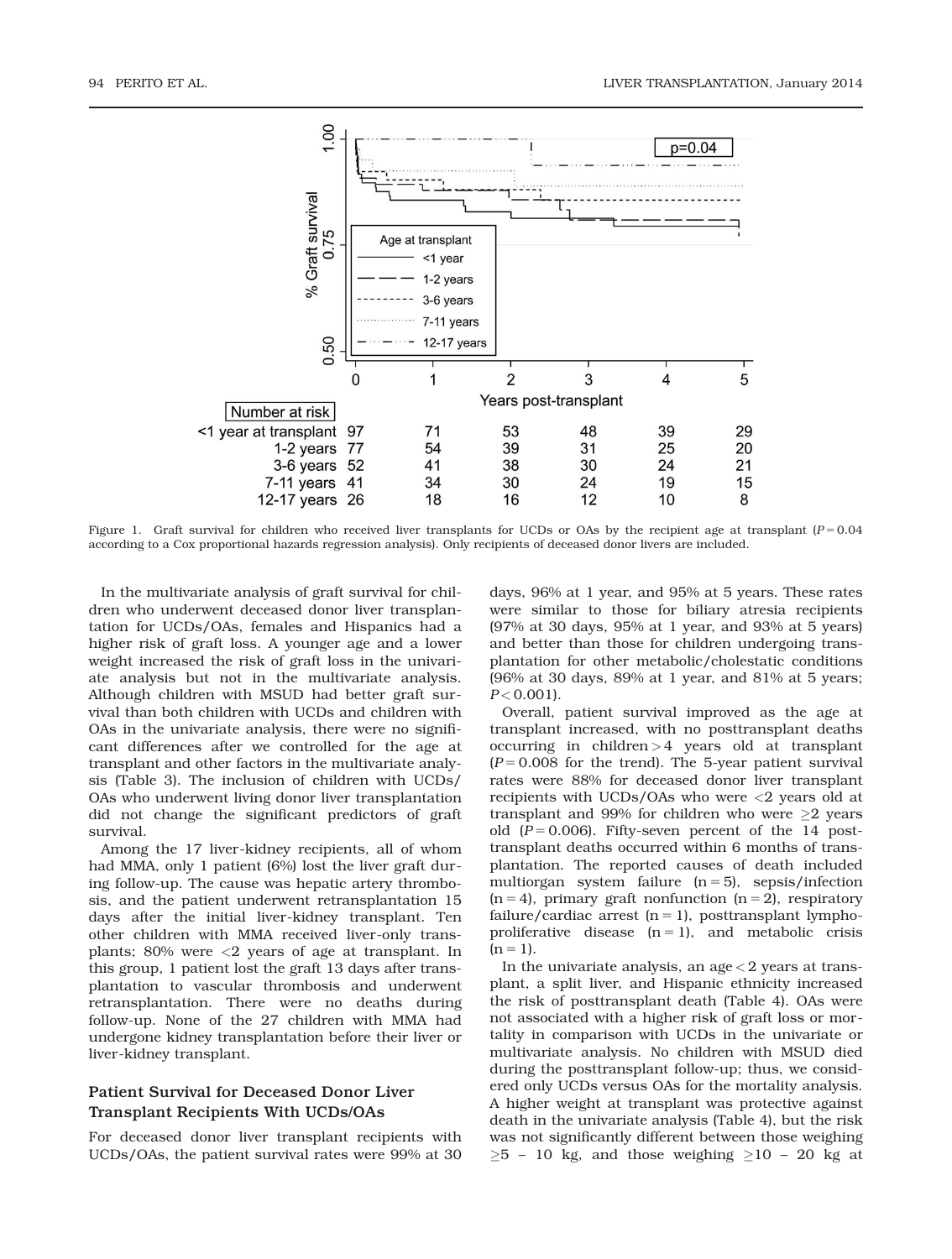|                                  | Univariate HR       | $P$ Value* | Multivariate HR      | $P$ Value* |
|----------------------------------|---------------------|------------|----------------------|------------|
| $Age < 2$ years at transplant    | $1.77(0.95-3.3)$    | 0.07       | $1.10(0.45-2.71)$    | 0.84       |
| Female sex                       | $1.54(0.84-2.81)$   | 0.15       | $1.97(1.01-3.85)$    | 0.05       |
| Ethnicity                        |                     |            |                      |            |
| White                            | Reference           |            | Reference            |            |
| <b>Black</b>                     | 2.04 (0.76-5.44)    | 0.15       | 2.07 (0.76-5.64)     | 0.15       |
| Hispanic                         | $3.35(1.68-6.64)$   | 0.001      | 3.63 (1.74-7.56)     | 0.001      |
| Asian                            | $1.22(0.36-4.11)$   | 0.75       | $0.99(0.29-3.45)$    | 0.99       |
| Other <sup>+</sup>               | 2.59 (0.34-19.35)   | 0.35       | $1.68(0.21-13.4)$    | 0.31       |
| Weight at transplant (kg)        | $0.97(0.94-1)$      | 0.06       | $0.98(0.94-1.02)$    | 0.31       |
| Diagnosis                        |                     |            |                      |            |
| <b>UCD</b>                       | Reference           |            | Reference            |            |
| <b>MSUD</b>                      | $0.31(0.11-0.89)$   | 0.03       | $0.44(0.14-1.34)$    | 0.15       |
| OA (non-MSUD)                    | $0.88(0.39-2.01)$   | 0.77       | $0.73$ $(0.30-1.75)$ | 0.48       |
| Split liver (versus whole liver) | $1.86(0.91-3.77)$   | 0.09       | $1.31(0.62 - 2.79)$  | 0.48       |
| Cold ischemia time (hours)       | $1.00(0.91-1.1)$    | 0.92       |                      |            |
| Year of transplant               |                     |            |                      |            |
| 2002-2005                        | Reference           |            |                      |            |
| 2006-2009                        | $0.75(0.37-1.52)$   | 0.43       |                      |            |
| 2010-2012                        | $0.93(0.42 - 2.06)$ | 0.87       |                      |            |
| Hospitalized at transplant       | $1.53(0.73-3.18)$   | 0.26       |                      |            |
| Status at transplant             |                     |            |                      |            |
| MELD/PELD score of 30            | Reference           |            |                      |            |
| Status 1B                        | $1.00(0.55-1.83)$   | 0.98       |                      |            |

The ranges in parentheses are 95% confidence intervals for the hazard ratios.

\*P values were taken from Cox proportional hazards models.

† Other ethnicity includes Native American, Alaskan, Pacific Islander, Hawaiian, multiracial, and unknown.

transplant [hazard ratio  $(HR) = 0.46$ , 0.15-1.3,  $P = 0.19$ , n = 194]. In the multivariate analysis, only Hispanic ethnicity increased the mortality risk. The power was limited because of the small number of deaths.

Hispanic children had a higher overall prevalence of OAs (57%) than children of other ethnicities (38% for whites,  $25\%$  for blacks, and  $36\%$  for Asians;  $P = 0.02$ ) and a lower prevalence of MSUD. However, Hispanic ethnicity remained a predictor of mortality even after we controlled for the diagnosis (Table 4). There was no difference in the age distribution at transplant by ethnicity ( $P = 0.16$ ). The region and the insurance type were not associated with graft loss or survival; adjusting for them did not attenuate the association between Hispanic ethnicity and poor outcomes. When we considered deceased donor pediatric recipients who underwent transplantation for all indications, Hispanic ethnicity did not increase the graft loss or mortality risk in the univariate or multivariate analysis (data not shown).

#### Cognitive and Motor Delays After Transplantation

In the UNOS database, data about cognitive and motor delays are collected in posttransplant records but not in pretransplant records. Information from follow-up records less than 7 months after transplantation was used as our best available indication of the pretransplant status. Children who underwent transplantation for UCDs/OAs were significantly more likely to have definite or probable cognitive and motor delays at both the first posttransplant follow-up and the last posttransplant follow-up than children who underwent transplantation for other indications (Table 5). The reported prevalence of cognitive and motor delays was significantly lower for children with MSUD and higher for children with other OAs at all time points in comparison with children with UCDs (Table 5).

At the last follow-up, the prevalence of cognitive delays in children with UCDs/OAs did not differ by the age at transplant. A definite or probable cognitive delay was reported for 43% of the children undergoing transplantation at  $\langle 2 \rangle$  years of age (n = 114) and for 41% of the children undergoing transplantation at  ${\geq}2$ years of age  $(n = 121, P = 0.70)$ . A motor delay was slightly more likely to persist at the last follow-up in children with UCDs/OAs who underwent transplantation at  $\langle 2 \rangle$  years (35%, n = 117) versus children who underwent transplantation at  $\geq$ 2 years (24%, n = 122,  $P = 0.06$ .

In the multivariate analysis, MSUD was associated with a decreased risk of cognitive delays  $(HR = 0.29,$ 0.12-0.69,  $P = 0.005$  and motor delays (HR = 0.33, 0.13-0.89,  $P = 0.03$ , and other OAs were associated with an increased risk of cognitive delays  $(HR = 6.09,$ 2.40-15.4,  $P < 0.001$  and motor delays (HR = 3.26, 1.36-7.76,  $P = 0.008$  in comparison with UCDs.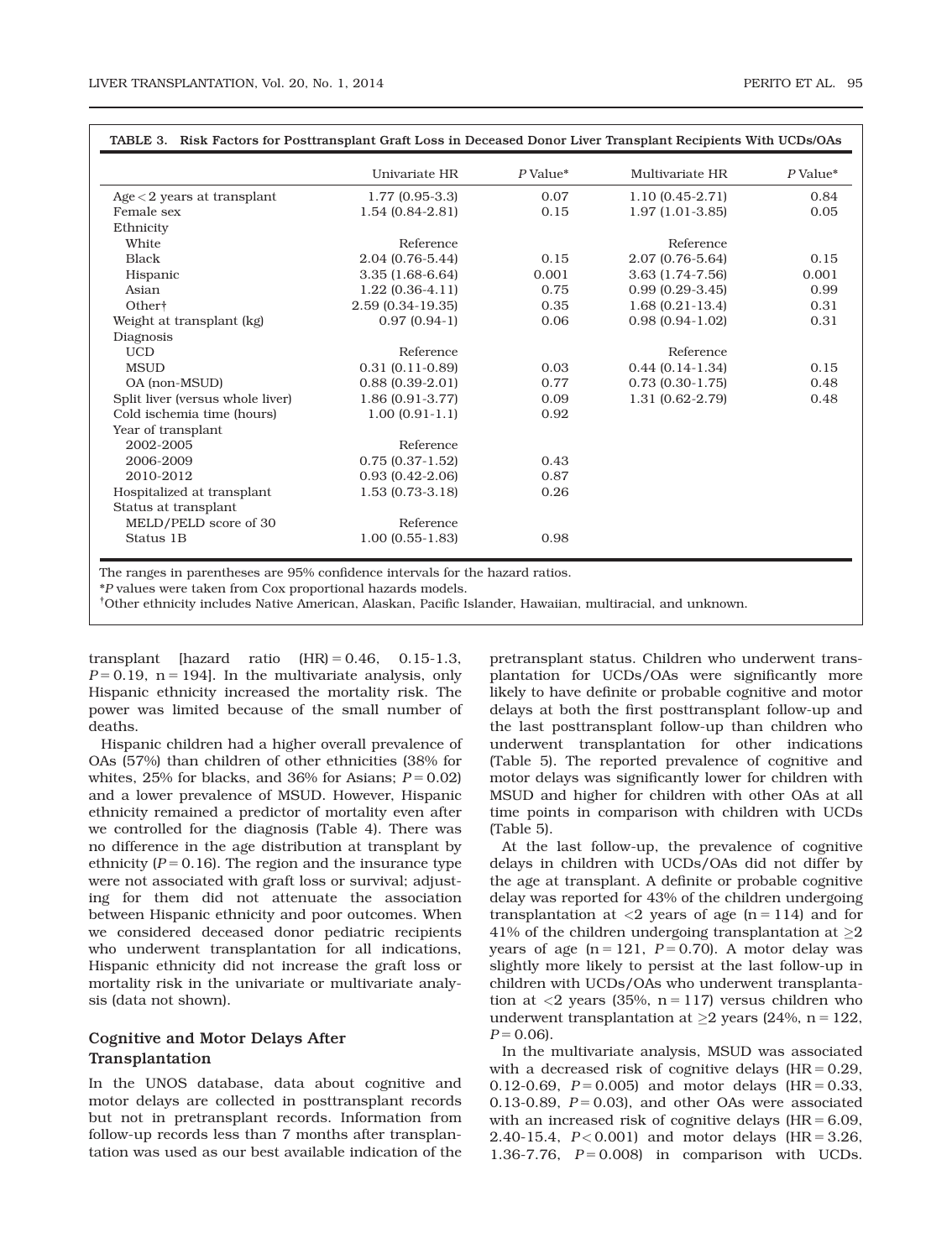|                                                             | Univariate HR       | P Value* | Multivariate HR     | P Value* |
|-------------------------------------------------------------|---------------------|----------|---------------------|----------|
| $Age < 2$ years at transplant                               | 6.34 (1.42-28.39)   | 0.02     | $0.97(0.12 - 7.98)$ | 0.97     |
| Female sex                                                  | $0.72$ (0.22-2.32)  | 0.59     |                     |          |
| Ethnicity                                                   |                     |          |                     |          |
| White                                                       | Reference           |          | Reference           |          |
| <b>Black</b>                                                | 3.43 (0.66-17.72)   | 0.14     | 3.79 (0.72-19.95)   | 0.12     |
| Hispanic                                                    | 5.91 (1.79-19.48)   | 0.004    | 4.73 (1.35-16.54)   | 0.02     |
| Asian                                                       | $1.6(0.18-13.72)$   | 0.67     | $1.36(0.15-12.03)$  | 0.78     |
| Other <sup><math>\dagger</math>,<math>\ddagger</math></sup> |                     |          |                     |          |
| Weight at transplant (kg)                                   | $0.87$ (0.77-0.98)  | 0.02     | $0.86(0.71-1.05)$   | 0.14     |
| Diagnosis                                                   |                     |          |                     |          |
| <b>UCD</b>                                                  | Reference           |          | Reference           |          |
| $OA^{\dagger}$                                              | $0.41(0.11-1.46)$   | 0.17     | $0.69(0.16-2.97)$   | 0.62     |
| Split liver (versus whole liver)                            | $3.62$ (1.21-10.82) | 0.02     | $2.25(0.72 - 7.03)$ | 0.17     |
| Cold ischemia time (hours)                                  | $0.96(0.8-1.16)$    | 0.72     |                     |          |
| Year of transplant<br>2002-2005                             |                     |          |                     |          |
| 2006-2009                                                   | $0.89(0.27-2.96)$   | 0.86     |                     |          |
| 2010-2012                                                   | $0.77(0.17-3.45)$   | 0.74     |                     |          |
| Hospitalized at transplant                                  | $0.93(0.21-4.19)$   | 0.94     |                     |          |
| Status at transplant                                        |                     |          |                     |          |
| MELD/PELD score of 30                                       | Reference           |          |                     |          |
| Status 1B                                                   | $0.88(0.3-2.54)$    | 0.82     |                     |          |

The ranges in parentheses are 95% confidence intervals for the hazard ratios.

\*P values were taken from Cox proportional hazards models.

† Other ethnicity includes Native American, Alaskan, Pacific Islander, Hawaiian, multiracial, and unknown.

‡ Unable to calculate HR because of low numbers in this category.

 ${}^{8}$ There were no deaths among MSUD patients after transplantation, so this diagnostic category was not considered separately for the mortality analysis.

Neither cognitive nor motor delays at last follow-up were predicted by the age or weight at transplant, sex, ethnicity, graft type (split liver versus whole liver), or hospitalization at transplant in the univariate or multivariate analysis before or after we controlled for the diagnosis (UCD versus MSUD versus other OA; data not shown). Children who underwent transplantation with status 1B were more likely to have motor delays (36% of 113) at the last follow-up than children who underwent transplantation with a MELD/PELD score of 30 (22% of 125) in the univariate  $(P = 0.02)$  and multivariate analyses (odds ratio  $= 1.89, 0.99-3.56,$  $P = 0.05$ ). The status at transplant was not associated with cognitive delays at the last follow-up.

### Functional Status Before and After Transplantation

For children 1 year and older, data on age-adjusted functional limitations and the need for assistance with activities of daily living were recorded at transplant and during follow-up. Data were available at transplant for 2562 children, and those who underwent transplantation for UCDs/OAs were less likely to have significant functional limitations or assistance needs (8.5% of 153) than those with biliary atresia (16% of 626), other metabolic/cholestatic diseases (21% of 1176), or ALF or a tumor (42% of 607,

 $P < 0.001$ ). At the last follow-up (n = 3861), children with UCDs/OAs had a higher risk of significant functional limitations/assistance needs (6.5% of 232) than those with biliary atresia (1.9% of 1374), but the risk was comparable to that for children with other metabolic/cholestatic diseases (7.0% of 1465) and children with ALF or a tumor (5.3% of 790,  $P < 0.001$ ).

# DISCUSSION

UCDs and OAs are growing indications for pediatric liver transplantation in the United States. Most children who undergo liver transplantation for these disorders do so before the age of 2 years, but the median age at transplant varies by region and by diagnosis. Graft and patient survival rates are generally excellent; they match or exceed those for children undergoing transplantation for other indications.  $^{8,10,11}$  The majority of posttransplant morbidity and mortality occurs within the first few months after transplantation. The youngest children are at the highest risk for posttransplant graft loss and mortality; this is likely related to their age and size and not to the transplant indication. After we controlled for the age and weight at transplant, the graft and patient outcomes did not differ by diagnosis within the UCD/OA cohort, although the prevalence of developmental delays did vary considerably.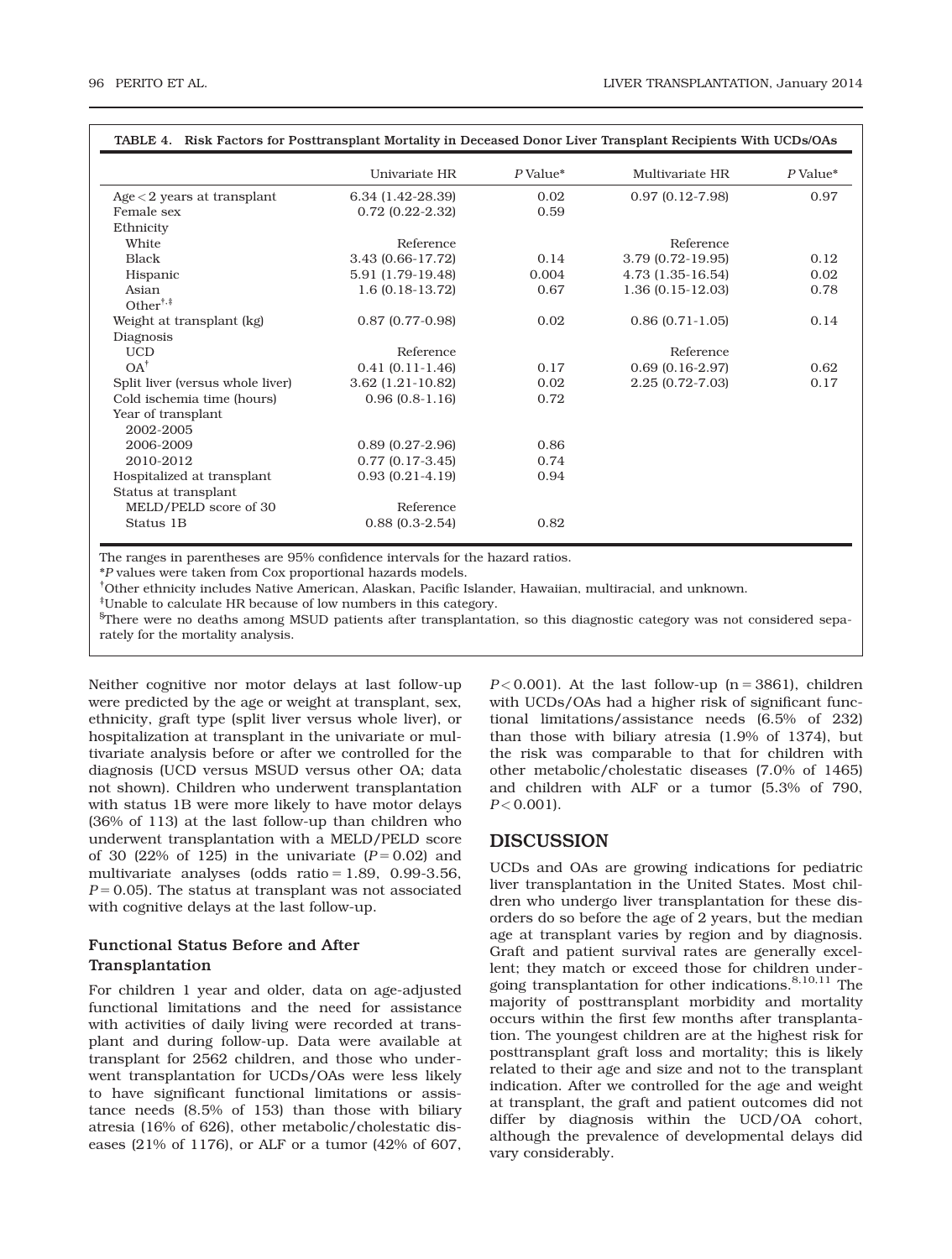| TABLE 5.<br>Cognitive and Motor Delays After Pediatric Liver Transplantation by Diagnosis |                                                 |                                                                                                                                                                                        |                                       |                                                                            |                                            |  |
|-------------------------------------------------------------------------------------------|-------------------------------------------------|----------------------------------------------------------------------------------------------------------------------------------------------------------------------------------------|---------------------------------------|----------------------------------------------------------------------------|--------------------------------------------|--|
|                                                                                           |                                                 | Biliary                                                                                                                                                                                | ALF/                                  |                                                                            |                                            |  |
| Months After                                                                              |                                                 | Atresia                                                                                                                                                                                | <b>Diseases</b>                       | Tumor                                                                      |                                            |  |
| Transplantation*                                                                          | $UCD/OA$ [% $[n]$ ]                             | [% (n)]                                                                                                                                                                                | $[% (n)]^{\dagger}$                   | [% (n)]                                                                    | $P$ Value <sup><math>\ddagger</math></sup> |  |
|                                                                                           |                                                 |                                                                                                                                                                                        |                                       |                                                                            |                                            |  |
| $5.8 \pm 0.9$                                                                             | 40.2 (102)                                      | 7.2(501)                                                                                                                                                                               | 10.9(559)                             | 8.2 (331)                                                                  | < 0.001                                    |  |
|                                                                                           | UCD: 42.6(61)                                   |                                                                                                                                                                                        |                                       |                                                                            | 0.004                                      |  |
|                                                                                           | OA: 71.4 (14)                                   |                                                                                                                                                                                        |                                       |                                                                            |                                            |  |
|                                                                                           | MSUD: 18.5 (27)                                 |                                                                                                                                                                                        |                                       |                                                                            |                                            |  |
|                                                                                           |                                                 |                                                                                                                                                                                        |                                       |                                                                            | < 0.001                                    |  |
|                                                                                           |                                                 |                                                                                                                                                                                        |                                       |                                                                            | < 0.001                                    |  |
|                                                                                           |                                                 |                                                                                                                                                                                        |                                       |                                                                            |                                            |  |
|                                                                                           |                                                 |                                                                                                                                                                                        |                                       |                                                                            |                                            |  |
|                                                                                           |                                                 |                                                                                                                                                                                        |                                       |                                                                            |                                            |  |
|                                                                                           |                                                 |                                                                                                                                                                                        |                                       |                                                                            | < 0.001                                    |  |
|                                                                                           |                                                 |                                                                                                                                                                                        |                                       |                                                                            | < 0.001                                    |  |
|                                                                                           |                                                 |                                                                                                                                                                                        |                                       |                                                                            |                                            |  |
|                                                                                           |                                                 |                                                                                                                                                                                        |                                       |                                                                            |                                            |  |
|                                                                                           |                                                 |                                                                                                                                                                                        |                                       |                                                                            | < 0.001                                    |  |
|                                                                                           |                                                 |                                                                                                                                                                                        |                                       |                                                                            | < 0.001                                    |  |
|                                                                                           | MSUD: 12.1 (58)                                 |                                                                                                                                                                                        |                                       |                                                                            |                                            |  |
|                                                                                           | $54 \pm 34.4$<br>$5.8 \pm 0.9$<br>$54 \pm 34.4$ | 42.0 (235)<br>UCD: 40.7 (140)<br>OA: 77.8 (36)<br>MSUD: 22.0 (59)<br>35.9 (103)<br>UCD: 37.1 (62)<br>OA: 85.7 (14)<br>MSUD: 7.4 (27)<br>29.3 (236)<br>UCD: 29.9 (144)<br>OA: 55.9 (34) | 5.9 (1419)<br>10.9(510)<br>4.0 (1459) | Other Metabolic/<br>Cholestatic<br>13.6 (1571)<br>13.4 (568)<br>9.4 (1606) | 8.9 (836)<br>6.7 (330)<br>6.1(842)         |  |

NOTE: Living and deceased donor liver transplant recipients who were <18 years of age at transplant are included. The UNOS/SRTR database includes information on cognitive and motor delays only during posttransplant follow-up. The n-values are the total numbers of patients with the various conditions who have data available in the time period of interest. \*The data are presented as means and standard deviations.

† Other metabolic conditions include alpha-1-antitrypsin deficiency, Crigler-Najjar syndrome, cystic fibrosis, inborn errors in bile acid metabolism, neonatal hemochromatosis, primary hyperoxaluria, tyrosinemia, Wilson's disease (nonfulminant failure), mitochondrial diseases, familial hypercholesterolemia, cholesterol ester storage defects, Niemann-Pick disease, and glycogen storage disease. Other cholestatic conditions include Alagille syndrome, progressive intrahepatic cholestatic syndromes (including Byler's disease), total parenteral nutrition cholestasis, sclerosing cholangitis, and idiopathic cholestasis. ‡ P values for differences in the prevalence of cognitive and motor delays were determined with chi-square testing.  $^{\rm 8}$ Children identified as having probable or definite delays are included.

 $\mathbb{P}$ There were no significant differences in the months after transplantation for UCDs versus OAs or MSUD within the UCD/ OA category for any follow-up period.

The very low prevalence of living related liver transplantation (LRLT) for UCDs/OAs in our cohort (with the lowest prevalence occurring after 2005) was likely related to the high-priority status automatically received by these children. LRLT is more commonly used for UCDs/OAs in other countries. Most reports on LRLT for UCDs/OAs come from Japan because deceased donors are not used there. Satisfactory outcomes have been reported in case series of donations from both parents and known heterozygous donors. Most LRLT procedures are performed in children who are 1 to 5 years old and weigh 10 to 20 kg, and the patient survival data are similar to the UNOS data presented here.<sup>12-14</sup> To assess the safety of living related donors, these reports have recommended liver biopsy or other testing to prove the normal activity of the affected enzyme in potential donors and particularly in parents who are presumed to be heterozygous carriers.13,15

LRLT could be a reasonable option for more US children with UCDs/OAs in need of liver-only

transplantation. Considering LRLT for those patients who do have feasible living donors would still allow early transplantation to prevent future decompensation episodes or neurocognitive delays while increasing overall organ availability. If LRLT is considered for these children, the enzymatic activity of the donors must be assessed; this is particularly true for presumably heterozygous parents and for disorders with significant enzyme activity outside the liver [eg, MMA and propionic acidemia (PA)].

Deceased donor liver transplant recipients with UCDs/OAs are more likely to receive whole livers than children with biliary atresia. Unfortunately, we did not have information on transplant offers to evaluate whether centers turn down split liver offers for children with UCDs/OAs because they have high wait-list priority but tend to be medically stable while they are waiting. Our data showed no increased risk of graft loss or mortality for children with UCDs/OAs who received split livers, and this parallels a recent UNOS analysis of all pediatric liver transplant recipients.<sup>16</sup>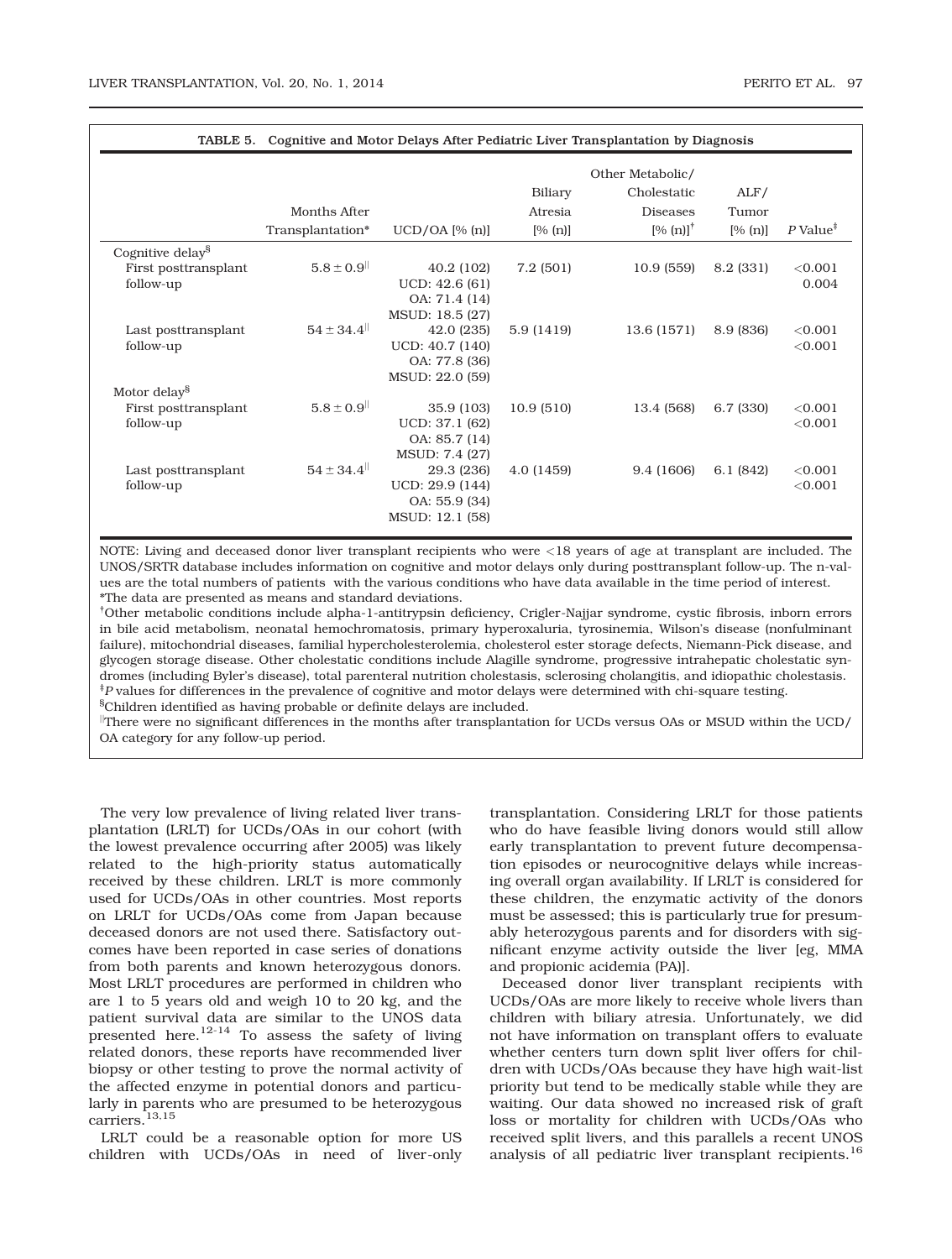Thus, the increased use of split livers in children with UCDs/OAs may be another way of optimizing the utilization of deceased donor organs without delaying liver transplantation for these children.

Proponents of liver transplantation for UCDs and OAs have generally recommended transplantation in early childhood to prevent morbidity and mortality from further metabolic decompensation episodes.<sup>17-19</sup> Eight children in our analysis did die while they were waiting for transplantation, and this reinforces the potentially lethal nature of these disorders. Recent expert consensus guidelines recommend liver transplantation between 3 and 12 months of age once the child weighs more than  $5 \text{ kg}$ <sup>5</sup> Our data suggest that children undergoing transplantation at the youngest ages have the highest risk of graft loss, and this is often related to technically difficult vessel anastomoses with subsequent thrombosis in small children. Posttransplant mortality was low, but the risk of death was higher in younger children. This risk is not unique to children with UCDs/OAs, but it raises interesting questions about the optimal timing for transplantation in this group. This finding may also represent a selection bias because those children with significant neurological injury or other systemic impairments that became evident with age may not have received liver transplants.

Interestingly, age and weight at transplant and diagnosis within the UCD/OA group (UCD versus OA versus MSUD) were not significant predictors of posttransplant graft loss or mortality in the multivariate analysis. This suggests that transplant centers may be successfully balancing age, size, and diagnosis considerations in decisions about when to perform transplantation for children with UCDs/OAs. For example, we found that children with MSUD generally underwent transplantation much later than children with other OAs or UCDs, but their prevalence of developmental delays was much lower during long-term follow-up. Interestingly, after we controlled for age and other variables, MSUD was not associated with better graft or patient survival. UNOS prioritization does not currently differentiate between MSUD and other OAs, but our analysis suggests that decision making about the optimal age for transplantation differs regionally. Further research and discussion are needed to optimize prioritization policies for these related but biochemically and clinically distinct disorders.

Hispanic ethnicity was the only significant predictor of both graft loss and mortality in the multivariate analysis. We were not able to identify why Hispanic deceased donor liver transplant recipients with UCDs/OAs were at increased risk for graft loss and mortality. Differences in UCD diagnosis versus OA diagnosis by ethnicity, age at transplant, region, insurance type, and other variables included in the multivariate analysis did not explain this association.

Our analysis echoes previous single-center studies demonstrating that developmental delays are common in liver transplant recipients with UCDs/OAs and that

liver transplantation halts but does not reverse associated cognitive and motor delays.<sup>14,20,21</sup> One justification for early liver transplantation for UCDs/OAs is the prevention of developmental delays. Developmental delays during follow-up differed significantly within the UCD/OA cohort, with children with MSUD being at the lowest risk and children with other OAs being at the highest risk. However, after we controlled for diagnosis, our data showed that a younger age at transplant did not decrease the prevalence of cognitive or motor delays during long-term follow-up.

Unfortunately, the UNOS database does not include information on the pretransplant severity of UCDs/ OAs or factors associated with developmental delay risks (eg, the peak ammonia level or the number of decompensation episodes/hospitalizations). We lacked baseline data for younger children, and further data were missing among the available follow-up data. Thus, we could not assess whether early transplantation was chosen for the most severely affected children and may have prevented worse long-term outcomes. Questions on developmental delays in the UNOS baseline and follow-up surveys are fairly subjective; evaluation is not rigorously standardized across all reporting centers.

Further prospective research with more standardized testing would be helpful for assessing neurocognitive benefits of early liver transplantation. Comparing a posttransplant cohort to current children with UCDs/OAs who do not undergo liver transplantation would also improve our understanding of the neuroprotective potential of liver transplantation, although we acknowledge that controlling for disease severity would be very difficult. More detailed neurocognitive follow-up might also help to determine whether early liver transplantation for UCDs/OAs could decrease the long-term prevalence of developmental delays and functional limitations instead of stabilizing them as observed in our analysis.

Other limitations of this analysis were also due to the retrospective nature of our study. The sample size was relatively small with few posttransplant deaths. We were limited to risk factors and outcomes assessed in the UNOS database. Because of diagnostic coding within the database, we could not separately analyze outcomes for each disorder within the UCD/OA cohort. It remains difficult to objectively assess donor quality for pediatric liver transplant recipients on the basis of UNOS data because there is no pediatricspecific donor risk index.<sup>22</sup> We did not have data about wait-list offers for these children. Thus, we can offer limited insight into whether decision making about organ acceptance differs for children undergoing transplantation for UCDs/OAs versus other indications. Our analysis also did not control for transplant center volumes and specific experiences with UCD/OA liver transplants, which did vary across regions as described.

This analysis does represent the largest and most comprehensive cohort of children who underwent transplantation for UCDs/OAs. It confirms that